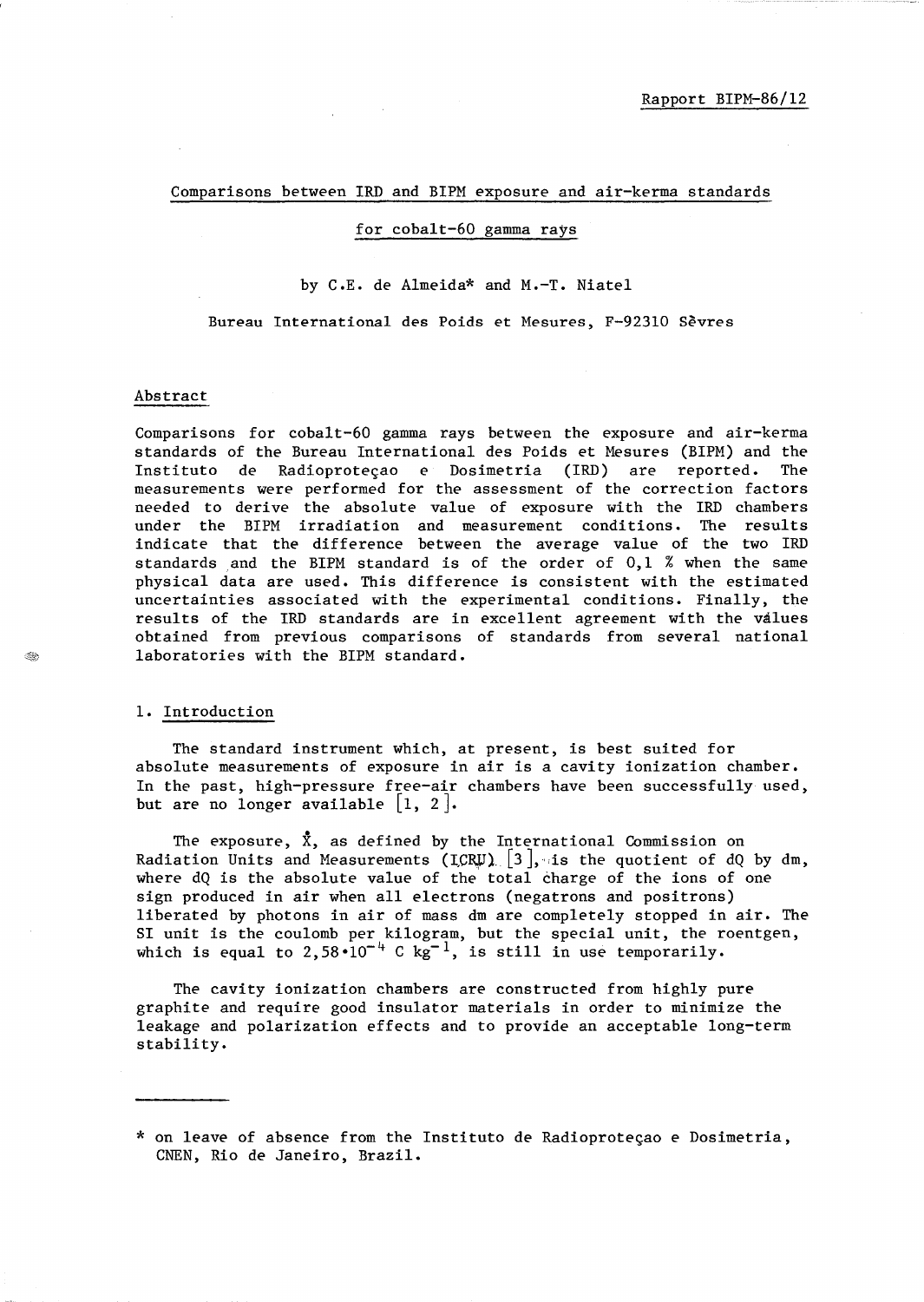The reliability of a cavity-chamber determination of exposure has to be periodically verified by comparing it with other standards of comparable accuracy  $|4|$ .

Exposure measurements of  ${}^{60}$ Co radiation are of particular importance because they still largely form the basis for absorbed dose calibrations of high-energy electrons and X rays used for the treatment of cancer patients, for radiobiological studies as well as for radiation protection measurements.

In 1970 the Section I (Rayons X et  $\gamma$ , électrons) of the Comité Consultatif pour les Etalons de Mesure des Rayonnements Ionisants (CCEMRI) [5J expressly recommended direct comparisons of exposure standards for  ${}^{60}$ Co  $\gamma$  rays.

This report deals with the comparisons between the cavity chamber standards of IRD and the BIPM standard. It has been performed during a period of seven months under the BIPM irradiation and measurement . conditions.

For the correction factors needed to derive the absolute value of exposure with the IRD chambers, numerical values have been obtained at the BIPM. In addition, the results of several comparisons between IRD and BIPM standards are included. Finally, a comparison is made between the average value of the two IRD chambers, for all measurements taken, with the values obtained from previous comparisons involving the standards of several national laboratories with the BIPM standard. The new values of the physical constants recommended by CCEMRI  $|6|$  are used throughout this report.

### 2. Description of the standard chambers

- Andr

The cavity chambers involved in the present work have the same wall and electrode material (graphite), but are different in shape, size and sensitive volume.

The BIPM standard is a flat cylindrical chamber (pill-box type); it has been described elsewhere [7].

The IRD standards are two identical cylindrical chambers (thimble type) constructed at the Osterreichisches Forschungszentrum Seibersdorf (OFS), with slightly different sensitive volumes. The study of the wall effect of those chambers was made possible by using a series of close-fitting graphite caps in order to increase the thickness of the wall, as shown in Figure 1.

The essential dimensions of the BIPM standard are summarized in Table 1 and the complete set of characteristics and dimensions of the IRD standards are given in Table 2 and shown in Figure 2.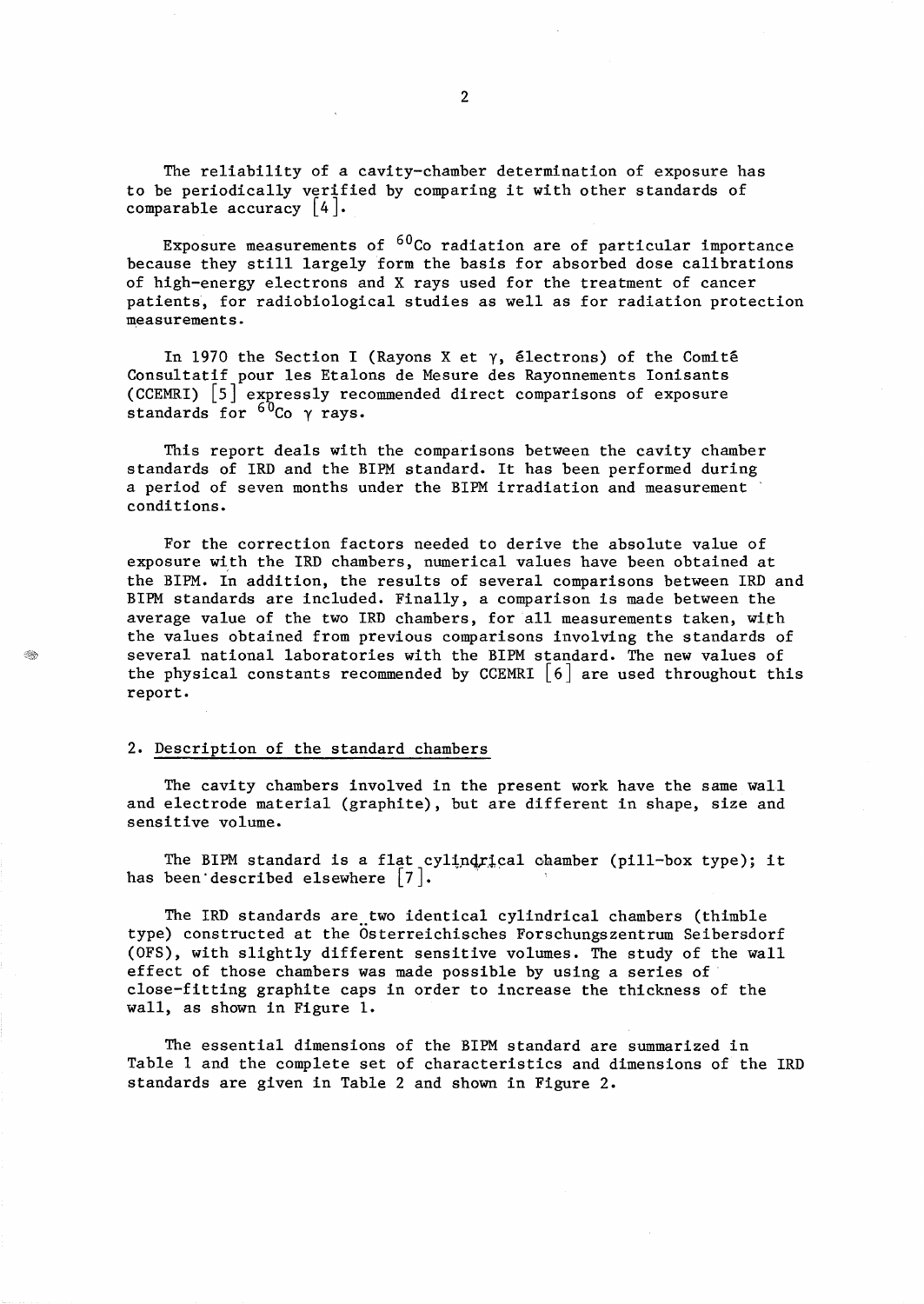#### 3. Measurement conditions

The measurements have been carried out in the BIPM cobalt-60  $\gamma$ -ray facility which was originally designed to minimize the contribution of scattered radiation. Nevertheless, the scattered component in the beam, primarily coming from the source itself in addition to its environment, is still of the order of 8 %.

The experimental conditions are summarized in Table 3. The chambers were mounted on the slide rest of a lathe machine, and its displacement has been measured with a specially mounted micrometric scale. The irradiation room is thermally isolated from the rest of the climatized irradiation hall in order to damp the air temperature fluctuations to about  $\pm$  0,01 °C during the measurements. The center of the chamber was placed at the reference plane and the ionization currents were measured using a Townsend method with an automatic device described elsewhere  $\begin{bmatrix} 8 \end{bmatrix}$ . As a normal procedure, the currents were measured for the two polarities of collecting potential and averaged to eliminate possible "extracameral" effects on the chamber current. The leakage currents were measured before and after each set of measurements and their relative values were normally found to be less than 0.01 %.

Since the chambers are provided with a ventilation hole, the environmental conditions were measured using near the chamber a calibrated thermistor surrounded by a polystyrene cap and a pressure / transducer. Temperature and pressure were read for each measurement.

A lead shutter was used to maintain the source in a fixed position during the exchange of chambers in order to avoid any source mispositioning.

The measurements were initially done with the IRD chamber and later on with the BIPM chamber. This method seems to be appropriate since no trend for measurements taken in a same day could be observed.

### 4. Exposure and air kerma determination from cavity chamber measurements 'I' ~,. '''''.

The formalism required for the determination of exposure has been treated by Allisy  $|9|$  and extended by Boutillon and Niatel  $|7|$  for the case where the dimensions of the cavity and the presence of the collecting electrode inside the cavity has been taken into account.

However, several correction factors must be derived empirically and introduced in order to account for the presence of the chamber wall in the beam, the chamber design, as well as the environmental and measuring beam conditions.

By taking those facts into consideration and applying the Bragg-Gray principle to the measurement of ionization in the cavity, the exposure rate in air,  $\bar{x}$ , which would exist at the reference plane in the absence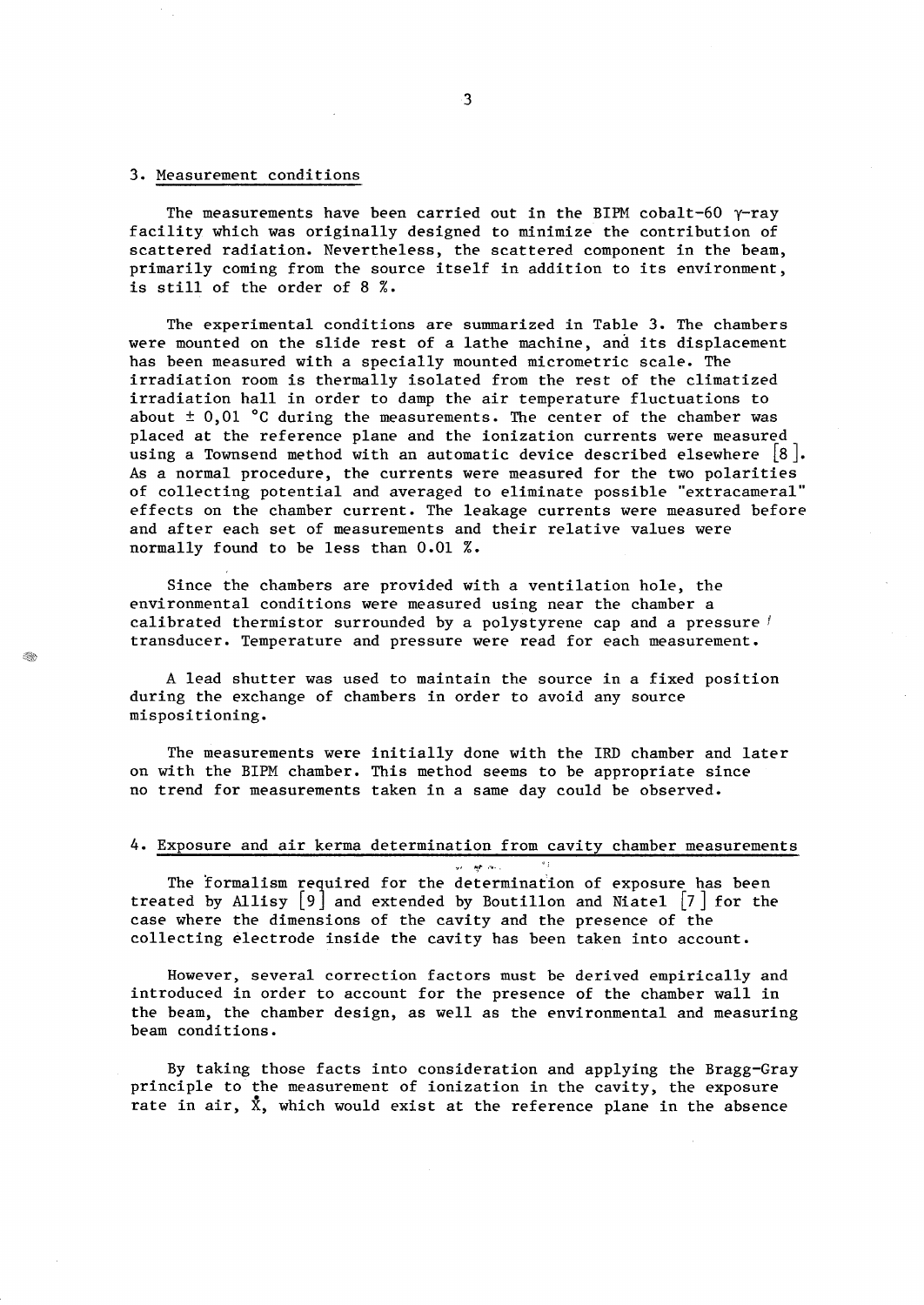of the chamber, is given by

$$
\bar{x} = \frac{I}{v\rho} \overline{s}_{C,a} \frac{(\mu_{en}/\rho)_{air}}{(\mu_{en}/\rho)_{C}} \Pi k_{j} ,
$$

where  $\bar{x}$  is the exposure rate,

- I is the ionization current resulting from the collection of the ions produced in the air of the cavity,
- is the sensitive volume of the chamber in which the charge is collected,
- $\rho$  is the air density under the measurement conditions,
- $\overline{s}_{C,a}$  is the mean ratio of the restricted mass stopping power of graphite to that of air, taking into account the spectra of the incident radiation for the BIPM cobalt-60 source. The cut-off energies are 14 keV and 17,5 keV for BIPM and IRD chambers, respectively,

 $\frac{(\mu_{en}/\rho)_{air}}{\sqrt{N}}$  is the ratio of the mass energy absorption coefficients for  $(\mu_{en}/\rho)_{C}$ air and graphite,

- $\mathbb{I}$  k<sub>i</sub> is the product of several correction factors such as
	- correction for leakage current,  $k_1$
	- $k_{\rm s}^{\rm t}$ correction for loss of ionization due to recombination,
- $k_H^-$  correction for water vapor in air since the exposure is defined for dry air,
	- $k_{st}$  correction for scattering from the chamber stem,
	- $k_{rn}$  correction for radial non-uniformity of the beam,
	- $k_{an}$  correction for axial non-uniformity of the beam,
	- $k_{w}^{aii}$ correction for chamber wall attenuation.

The sensitive volume of the IRD chambers has been estimated by subtracting from the volume of the cylindrical cavity (determined by the Austrian Federal Office of Metrology with an 'uncertainty of 0,1 %) the volume of the electrode (carefully mechanically measured) and the additive sensitive volume (estimated by geometrical considerations), as shown in Figure 3.

The methods used for the determination of the correction factors for both chambers are described elsewhere  $\begin{bmatrix} 7 & 10 \end{bmatrix}$  and the experimental results obtained for  $k_1$  under the BIPM measuring conditions are given in Table 4. The values of  $\overline{s}_{C-a}$  were calculated by Boutillon  $[11]$  on the basis of the Spencer-Attix theory  $\lceil 12 \rceil$  which takes into account the cavity size and uses a mean value for the Compton electron spectrum.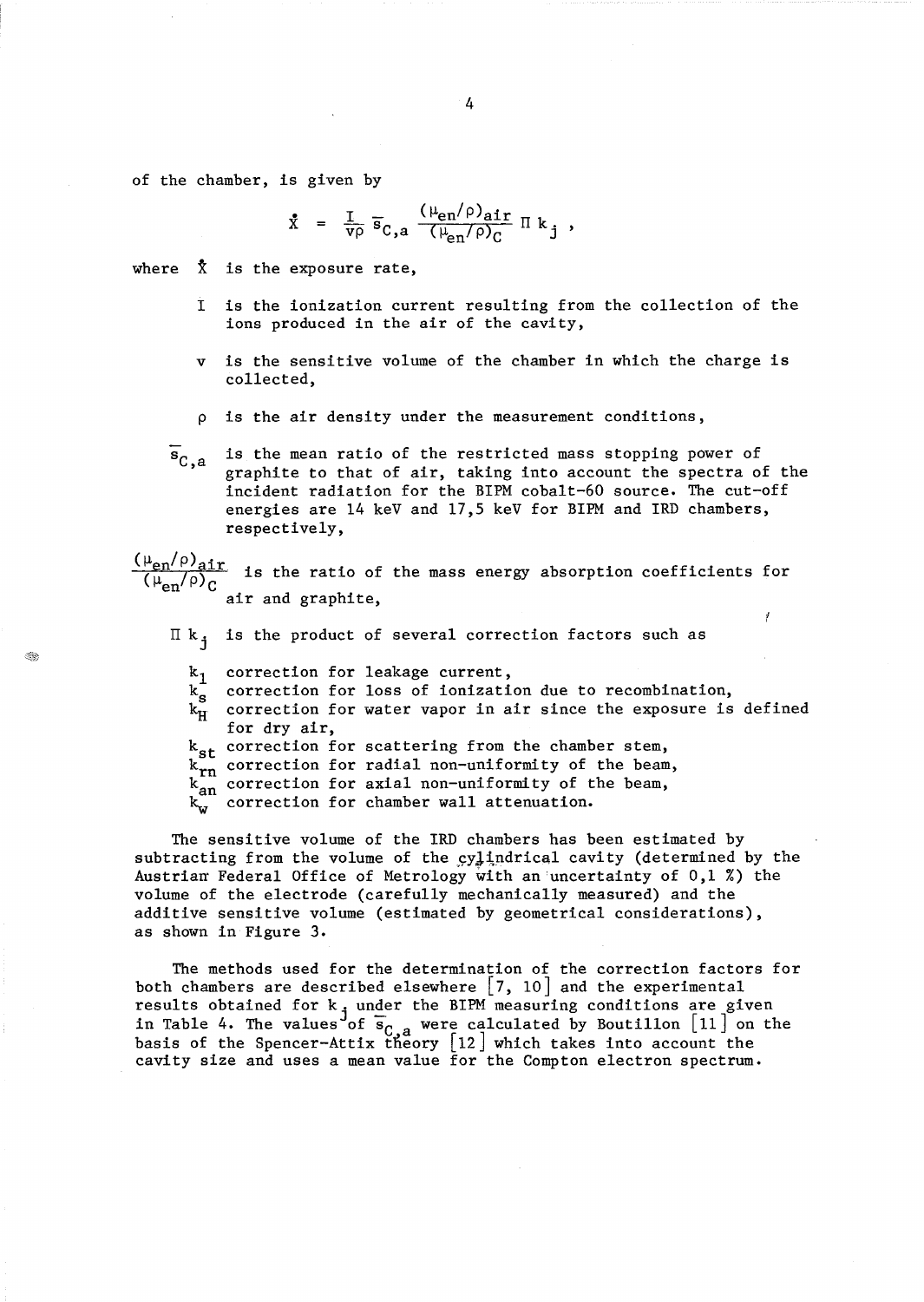The values of the restricted mass stopping powers of air and carbon were calculated from an ICRU report  $\lceil 13 \rceil$ , which contains the most recent data on mean excitation energies, namely 78 eV for carbon and 85,7 eV for air, and the mass-energy absorption coefficients are taken from Hubbell  $|14|$ . For the measurement of the ionization current the air attenuation between the source and the chamber was also considered, as well as the air compressibility factor due to the fact that air does not behave exactly like an ideal gas.

The determination of air kerma rate from the measurements of exposure rate is obtained by the equation

$$
\bar{X}_{\text{air}} = \frac{\bar{X}}{1-\bar{g}} \frac{W}{e} ,
$$

where

 $\bar{X}$  is the exposure rate, g is the fraction of electron energy lost by bremsstrahlung, W is the mean energy necessary to produce an ion pair, e is the electrical charge of an electron.

The value of the average energy required to produce an ion pair in dry air, W, was taken from  $\begin{bmatrix} 15 \end{bmatrix}$  and the fraction of energy of secondary charged particles produced in interaction that is lost to bremsstrahlung, g, has been calculated by Boutillon  $\lfloor 16 \rfloor$ . f

# 5. Determination of the correction factors for the IRD chambers

The correction factors for both IRD chambers have been determined for the BIPM measuring conditions.

A dependence of the ion collection efficiency upon the ionization current has been observed, which indicates a contribution of volume recombination. Therefore, the correction for lack of saturation can be determined by the following method. It is assumed that

$$
\frac{I_s - I_v}{I_s} = P(I_s, V) = \frac{a}{V} + b \frac{I_s}{V^2},
$$

where

 $I_{\mathbf{v}}$  is the average measured current for both polarities,

 $I_s$  is the saturation current,

 $\frac{a}{v}$  is the initial recombination,

b  $\frac{I_s}{V^2}$  is the volume recombination.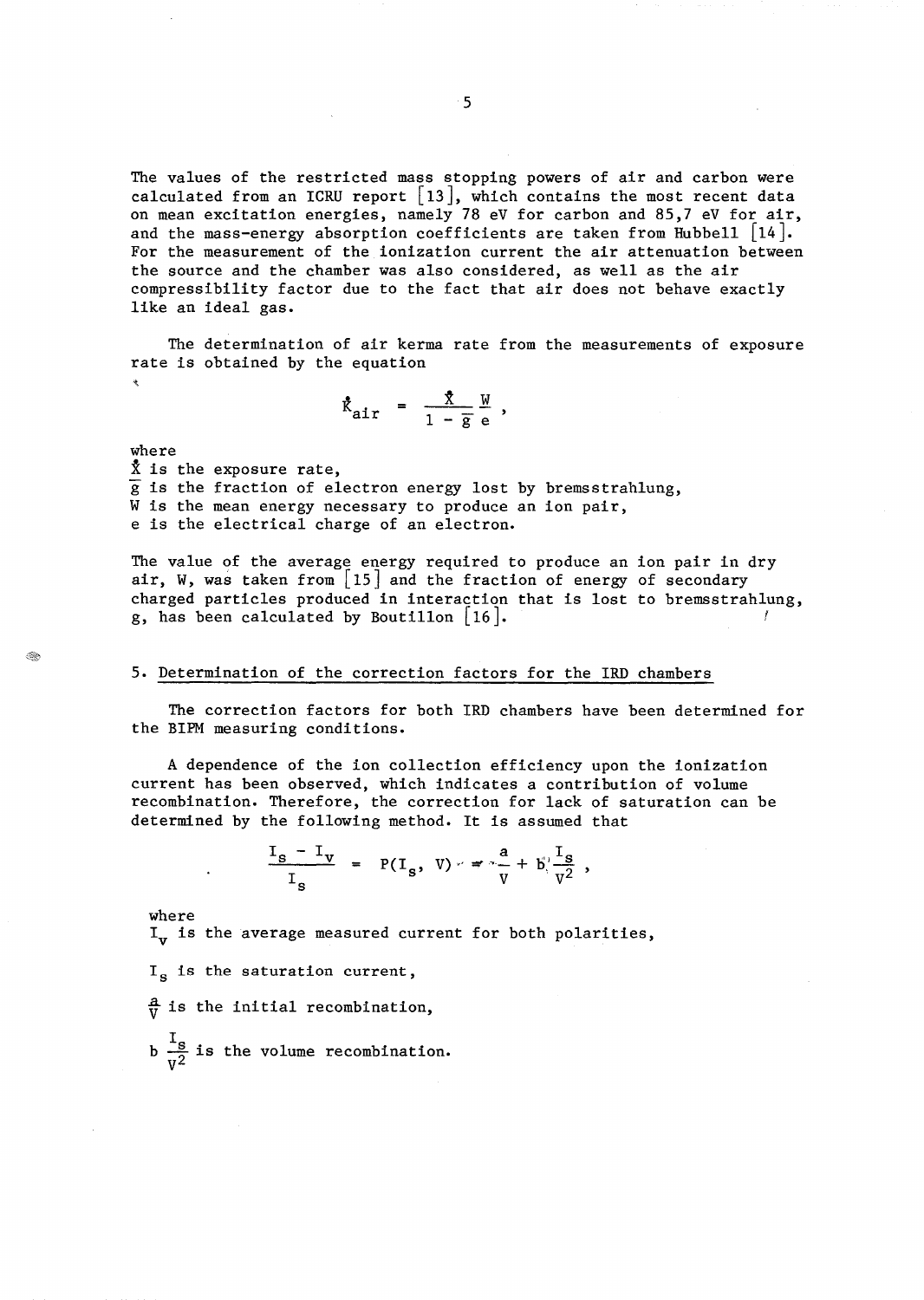By comparing the measurements done for two voltages  $V_o$  and  $V_o/\alpha$ , one obtains

$$
P(I_{s}, V_{o}) = \frac{a}{V_{o}} + b \frac{I_{s}}{V_{o}^{2}},
$$
  

$$
P(I_{s}, V_{o}/\alpha) = \frac{\alpha a}{V_{o}} + \frac{\alpha^{2} b I_{s}}{V_{o}^{2}},
$$

and the difference is the quantity measured, m. The coefficients a and b used in the above equations can be obtained by a least-squares method from a set of equations (n) which are of the form

 $C_i$  a +  $D_i$  b =  $m_i$ ,

where  $C_i = (\alpha_i - 1)/V_o$  and  $D_i = (\alpha_i^2 - 1)(I_o)_i/V_o^2$ .

The measurements at eight different voltages have been carried out in air with a cobalt source of 6 TBq, giving a current of 4,11 pA, and in water (5 g $e^{\tan^{-2}}$ ) with a source of 170 TBq giving a current about 30 times higher (129,5 pA). The values obtained for the corrections at 250 V are 1,002 17 ± 0,000 03 and 1,002 34 ± 0,000 04 respectively for the measurements in air and in water (for the chamber CC-Ol-l10). In the first case, the volume recombination is negligible; in the second case, this type of recombination amounts to  $0,017$  %.

The correction for chamber wall attenuation,  $k_{w}$ , has been measured by adding successively several graphite caps to each of the IRD chambers. The measured current was plotted versus the chamber wall thickness and the value of  $k_w$  was determined by extrapolation, taking into account the mean center of electron production in the wall. This last point was assumed to be at  $0,78$  mm from the inner cavity wall  $[17]$ .

The stem-scatter correction,  $k_{st}$ , was also measured using a dummy stem of identical size and composition, placed on the side opposite to the chamber stem.

The correction for humidity is the one recommended by CCEMRI  $\lfloor 18 \rfloor$ . This correction is needed since the exposure is a quantity defined for the ionization of air free of water vapour, which modifies the measured current.

The numerical values for the correction factors and the physical data adopted in the present work are given in Table 4.

#### 6. Statistical procedure

I.

The normal procedure adopted for all the chambers consisted in performing a series of measurements for both polarities of the collecting potential. Each series was subdivided into at least five groups, which, in turn, contain five measurements of ionization current.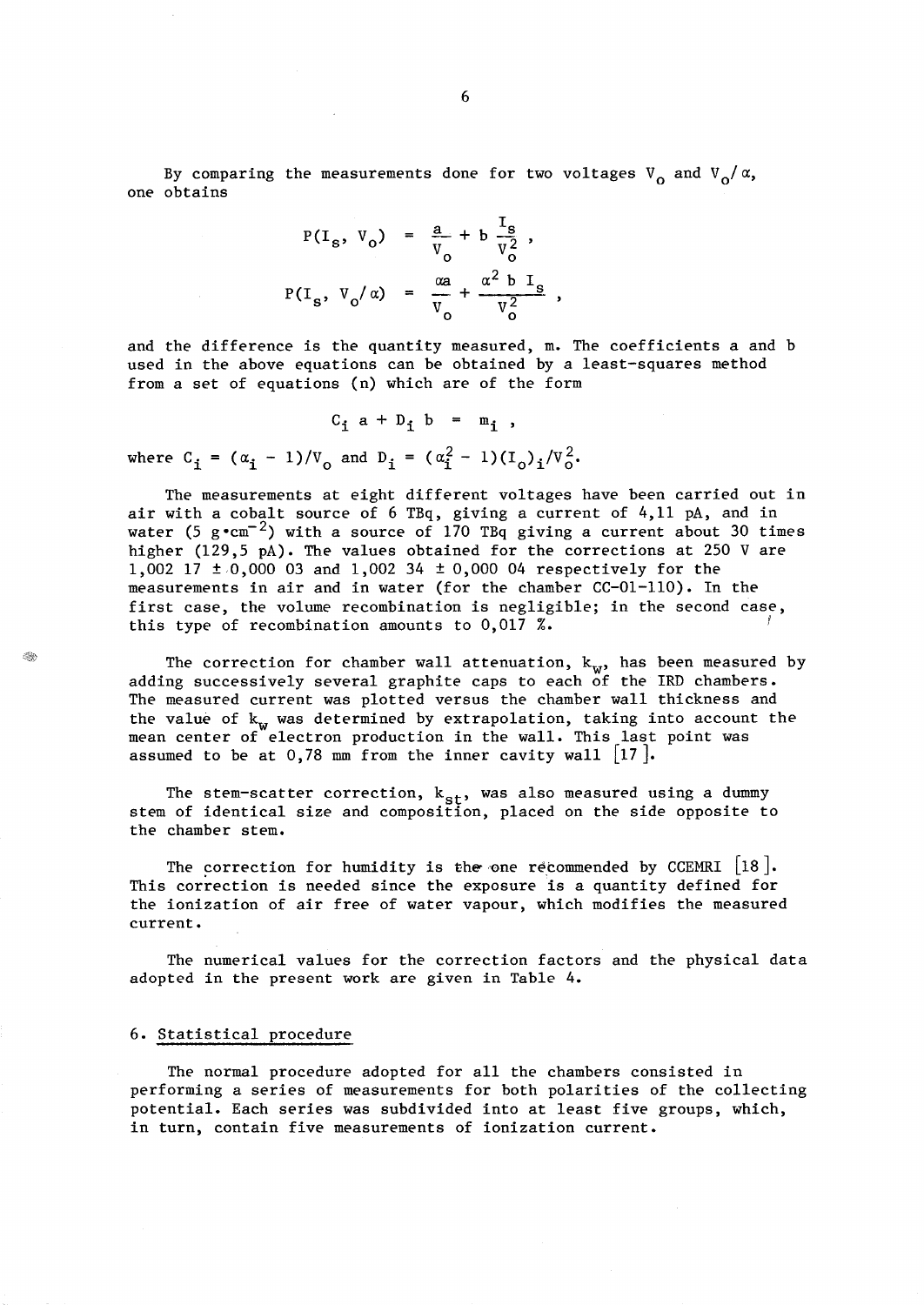The statistical evaluations have been performed in the following way:

- The short-term standard deviation for the mean of a group is given by the mean relative standard deviation of individual readings within a group divided by the square root of the number of readings (currently 5).
- The medium-term standard deviation for the mean of a group is given by the relative standard deviation of the average value of current of each group. In this case the mean values of the various groups are treated as if they were individual values.
- The medium-term standard deviation for the mean of a series is given by the ratio of the medium-term standard deviation for the mean of a group to the square root of the number of groups.

When in comparing the short-term and medium-term standard deviations of a group no significant difference is observed, one may conclude that there has been no trend within the series.

As an example, for a mean current value of 4,616 1 pA measured with an IRD chamber, typical relative statistical characteristics are:

| - short-term standard deviation for the mean of a group   | $= 2.9 \cdot 10^{-4}$   |
|-----------------------------------------------------------|-------------------------|
| - medium-term standard deviation for the mean of a group  | $= 2.7 \cdot 10^{-4}$   |
| - medium-term standard deviation for the mean of a series |                         |
| (with seven groups)                                       | $= 1.0 \cdot 10^{-4}$ . |

#### 7. Results and conclusions

43

The final results of the comparison of exposure and air kerma between the two IRD ionization chambers and the BIPM standard are shown in Figure 3. The maximum relative deviation between the IRD chambers for the entire period of study is less than  $0,1$  %. The comparison between the average value of the two IRD chambers with the average value of the BIPM standard shows a deviation smaller than 0,1 %.

",

The 'overall experimental uncertainties involved in the BIPM-IRD comparison are shown in Table 5.

The results shown in Figure 4 indicate that, provided that the same physical data and experimental conditions are used, the agreement between the IRD and BIPM standards for exposure in air is consistent with the estimated experimental uncertainties.

It is also shown in Figure 5 that there is an excellent agreement between the average taken from the eight months of study of the two IRD standards and the values based on previous comparisons of the standards from several national laboratories with the BIPM standard.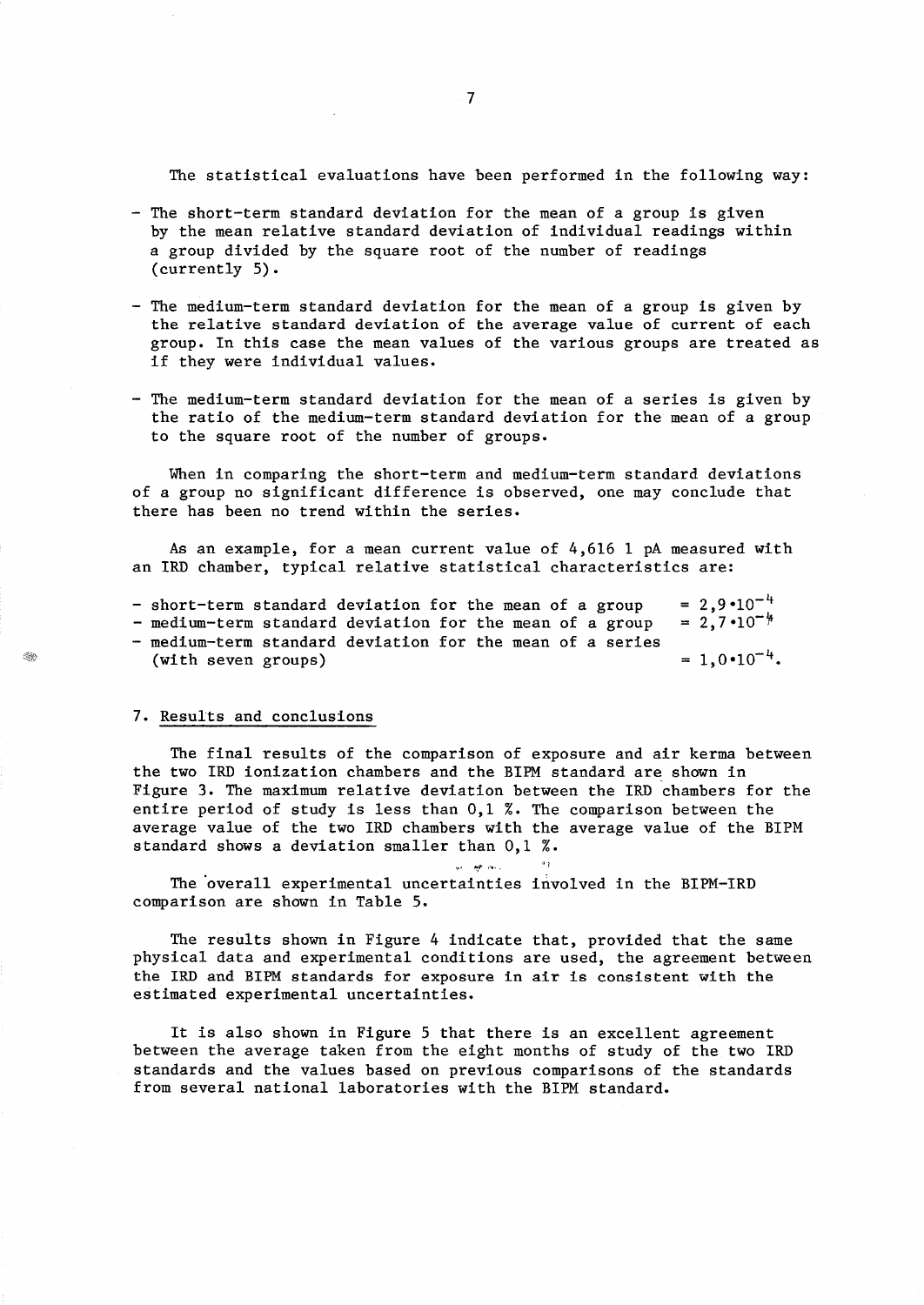Therefore, it may be concluded that, during the period of this study, the two IRD standards have demonstrated to have an appropriate design, as well as physical characteristics and a stability as required for a primary standard of exposure in air for cobalt-60 gamma rays.

It is envisaged to continue this work under the IRD irradiation and measuring conditions in order to assess the long-term stability and the metrological consistency between the two IRD standards. In the future it will be appropriate to perform another intercomparison with the BIPM standard.

### Acknowledgments

The work reported here was undertaken during the tenure of an American Cancer Society - Eleonor Roosevelt - International Cancer Fellowship, awarded by the International Union against Cancer.

The authors would like to thank the kind and efficient assistance provided by D. Carnet, C. Veyradier and J.-P. Dewa during several phases of this work, Dr. J.W. MUller for his careful reading of the report and Mme Müller for her kind help in preparing it.

One of the authors is very grateful to Prof. A. A1lisy, both for his active interest in the work performed and for his personal guidance during his stay at BIPM, as well as to Mme Boutillon and Mme Perroche for fruitful discussions.

ga ang pag-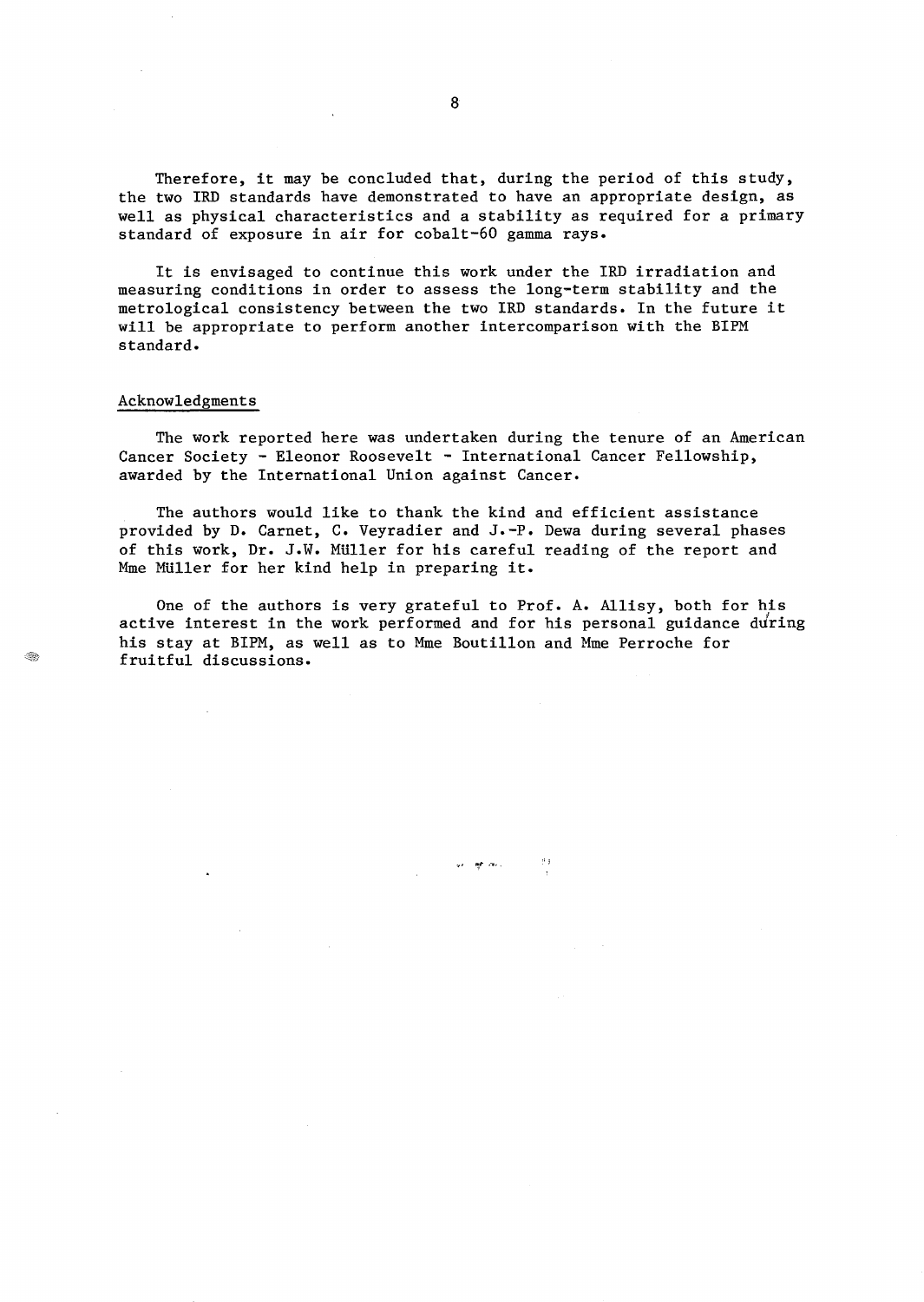

 $\lesssim$ 

Fig. 1 - A picture of chamber n" 108 with the graphite caps and the lower base used to ensure a symmetrical scattering geometry with respect to the cavity.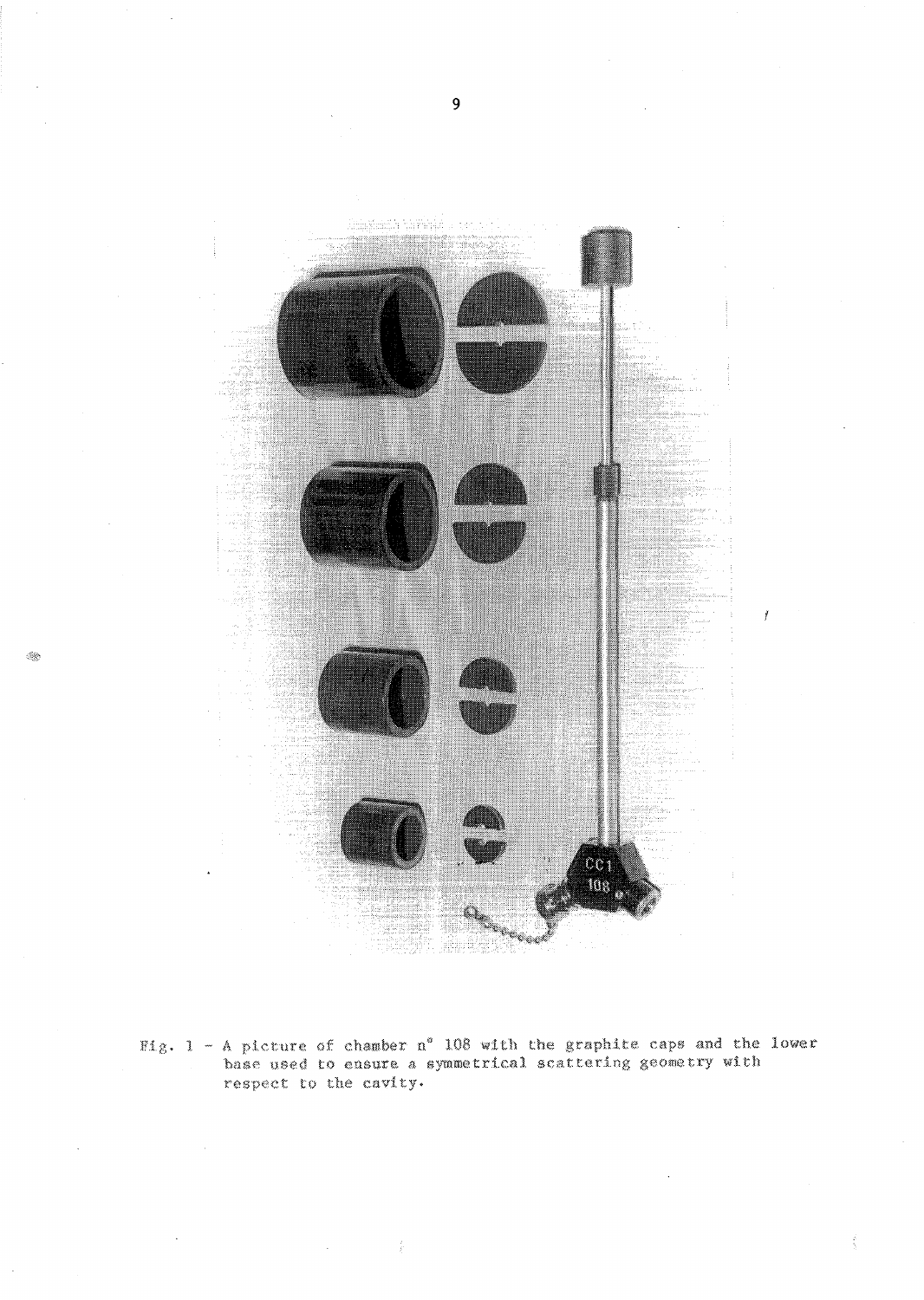

Fig.  $2$  - Schematic diagram of the IRD graphite cavity chamber, including its dimensions and material specification.

t-' o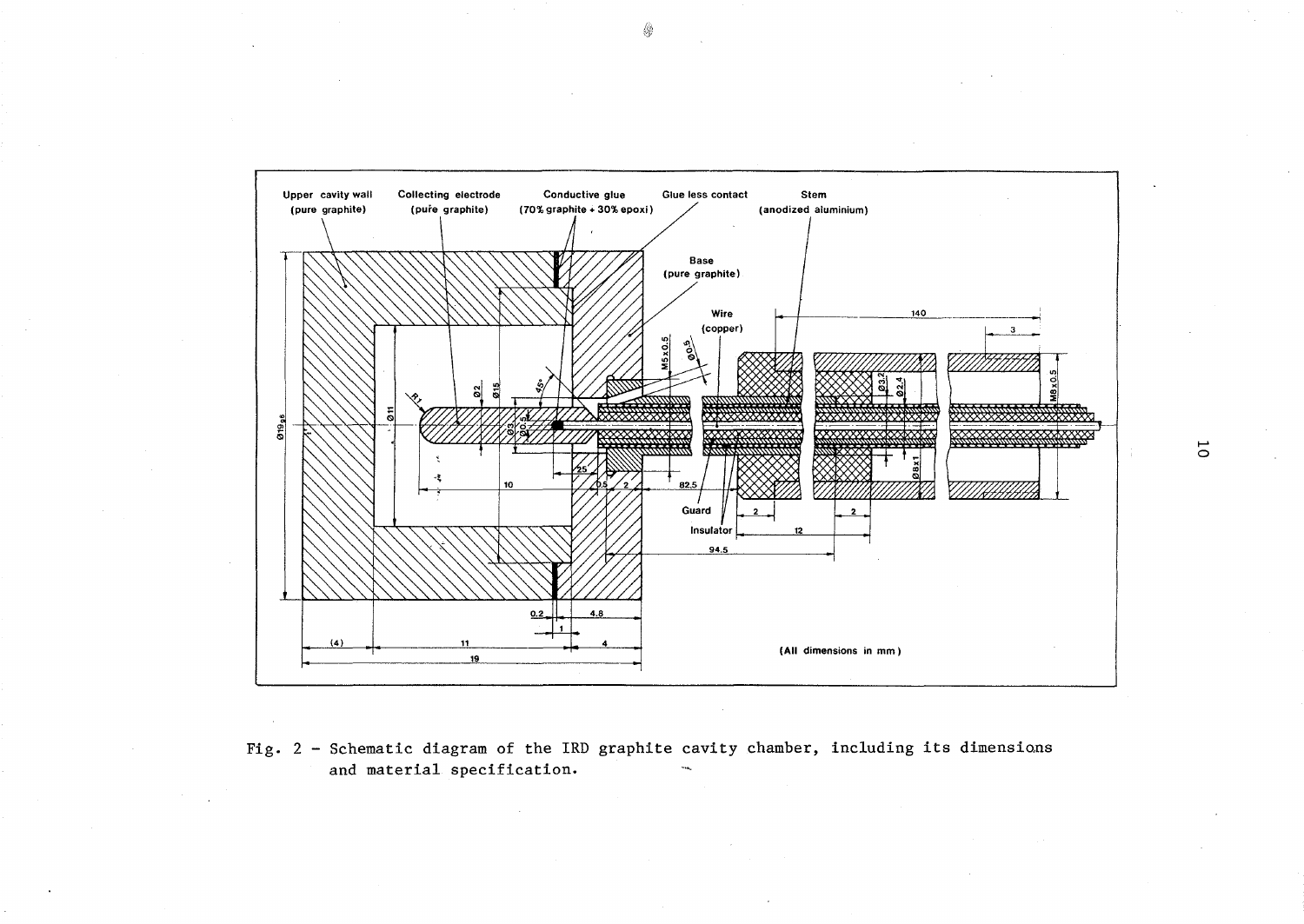

Fig. 3 - Diagram of the lower part of the interior of the chamber used to estimate the electrode volume and the additive sensitive volume.  $\ddot{\phantom{0}}$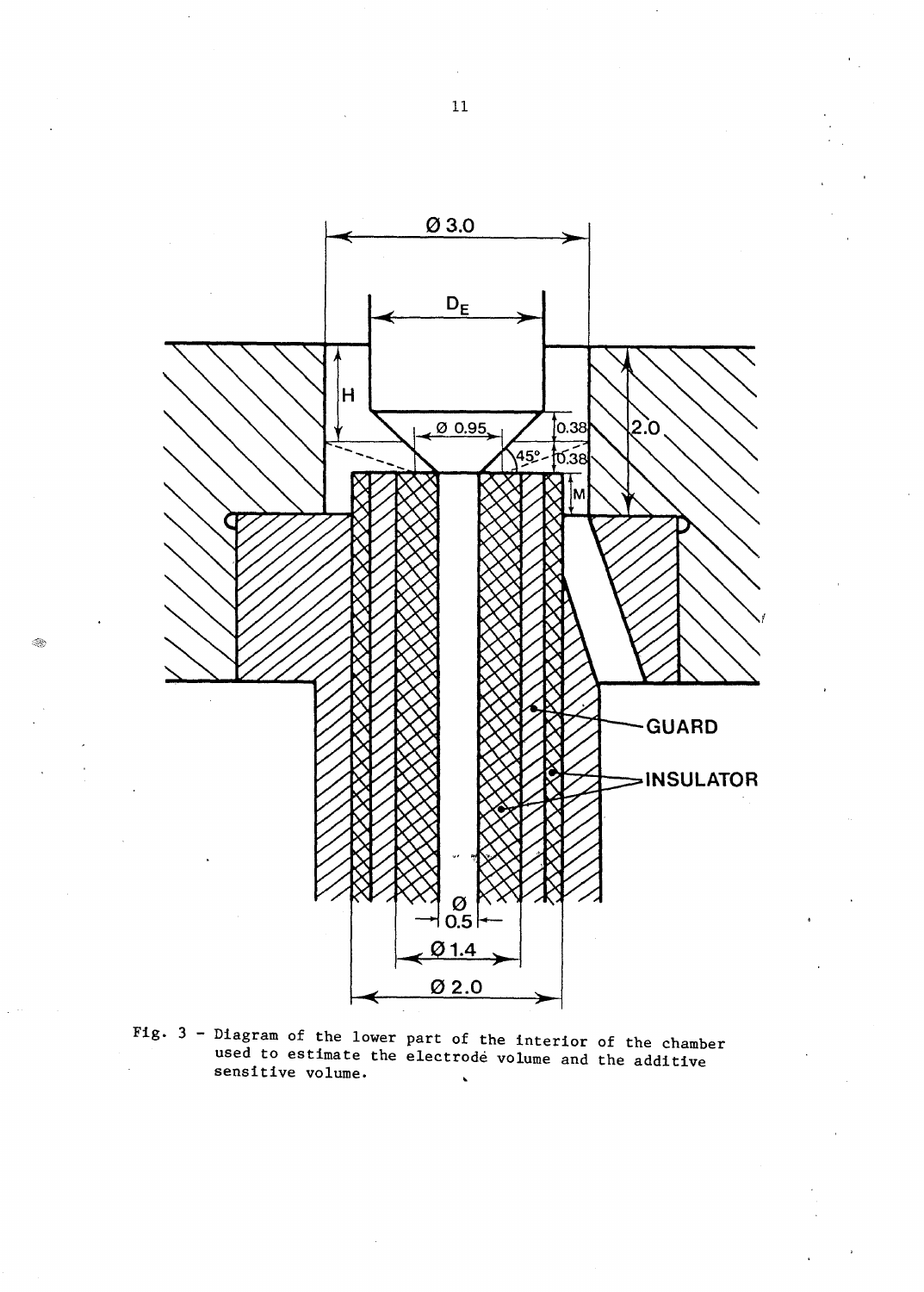

..... N

Fig. 4 - Long-term stability of the two IRD standards of exposure and air kerma normalized to the BIPM standard.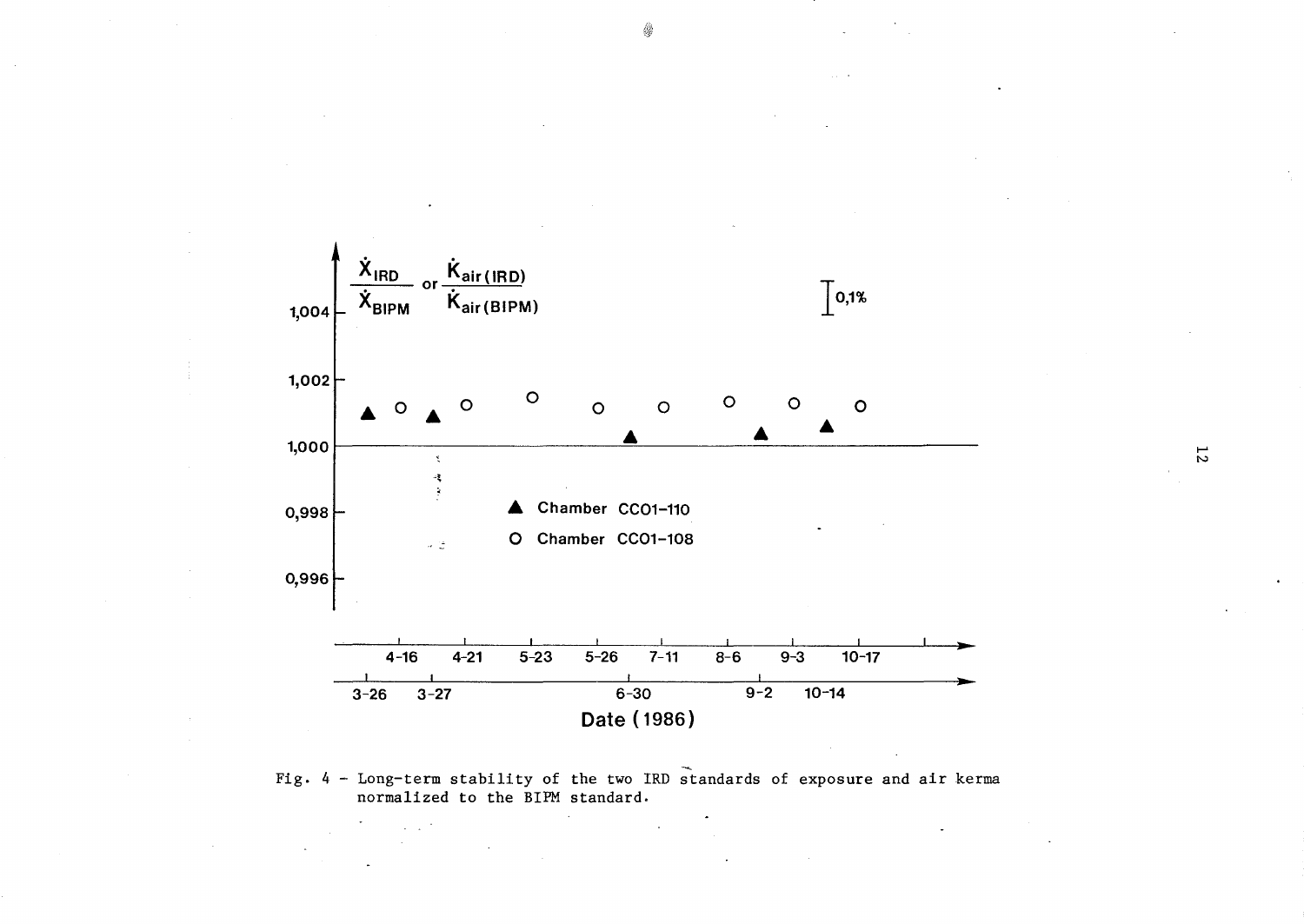

Fig. 5 - Exposure comparison between several national standards with the BIPM standard, including the average value of thirteen measurements taken with the two IRD standards.

 $\cdot$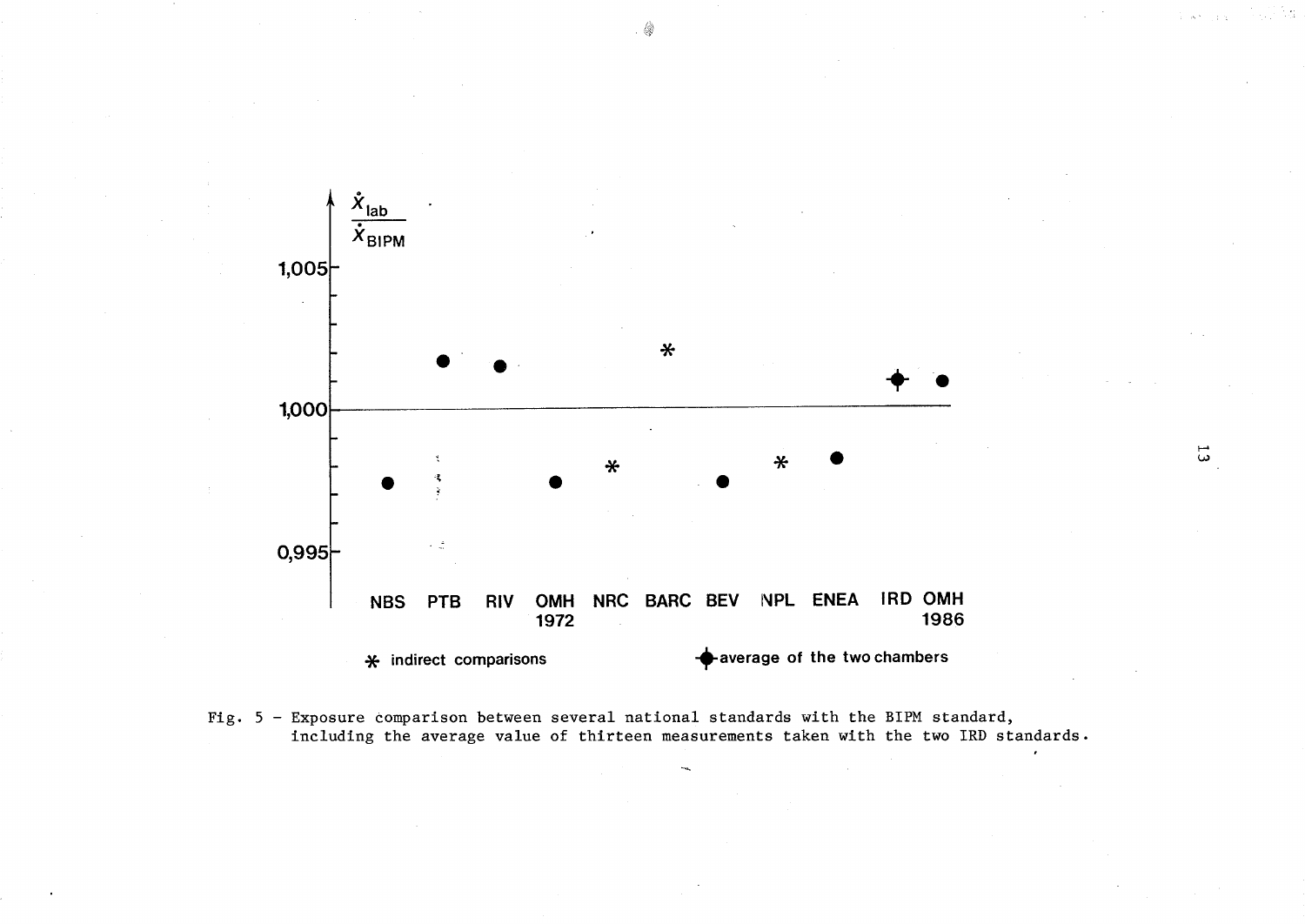#### Table 1 - Characteristics and dimensions of the BIPM standard\* (pill-box type)  $\hat{\mathcal{A}}$

Dimensions of the chamber

Diameter

|                  | outside<br>inside     | 5,05 cm<br>$4,50$ cm                               |
|------------------|-----------------------|----------------------------------------------------|
| Height           | outside<br>inside     | $1,08$ cm<br>$0,51$ cm                             |
| Sensitive volume |                       | 6,811 6 $cm3$                                      |
| Wall thickness   |                       | $0,520 g/cm^2$                                     |
| Wall material    | density<br>impurities | graphite<br>$1,84$ g/cm <sup>3</sup><br>$<$ 10 ppm |

Ĭ

 $\omega$  -  $\omega$  and  $\omega$ 

 $\mathcal{I}$  i

\* For further details see  $[4]$  and  $[7]$ 

❀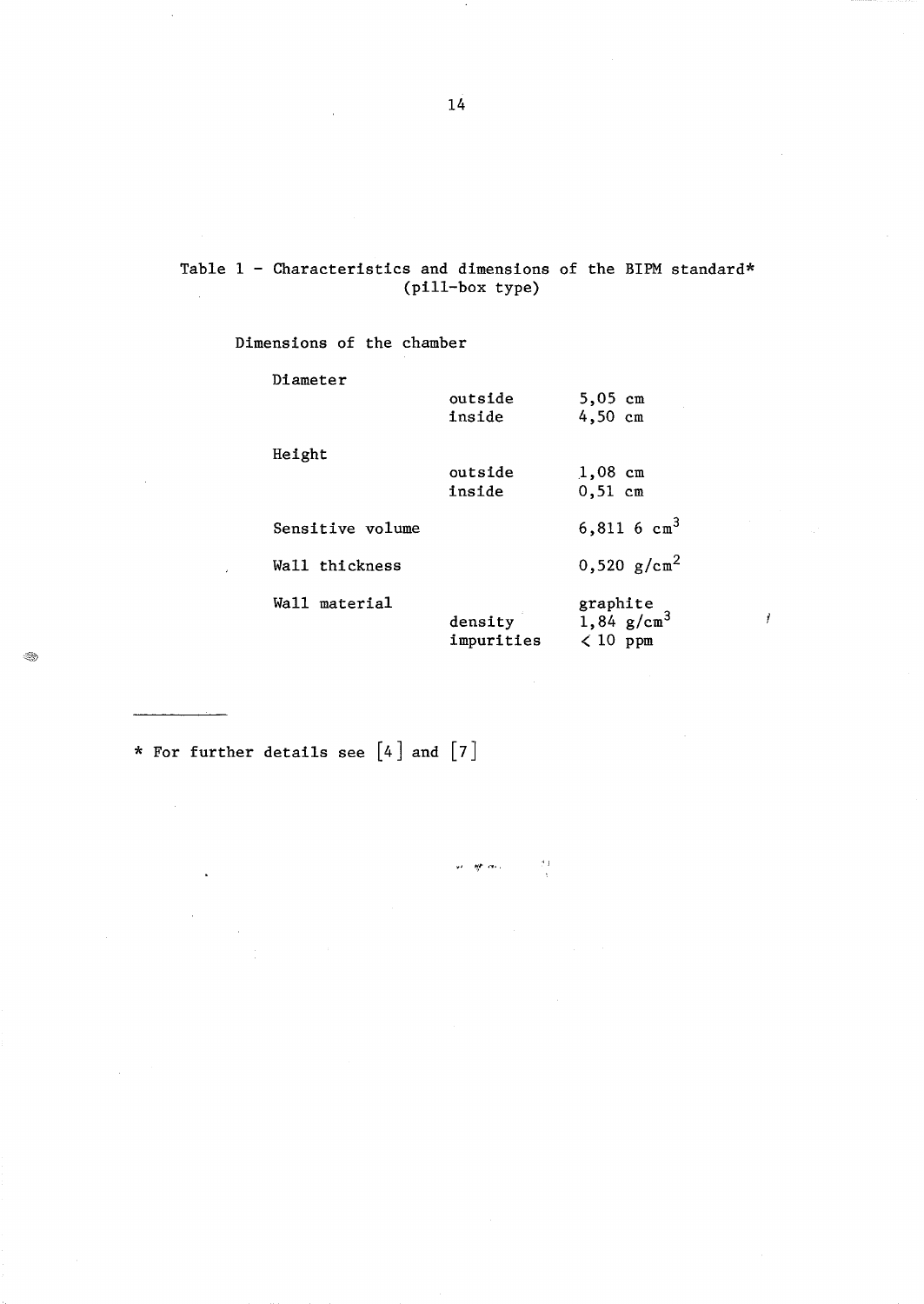# Table 2 - Characteristics and dimensions of the IRD standard\* (thimble type)

|                                                          | Dimensions                          |                   |                                  | $n^{\circ}$ 110     |  |
|----------------------------------------------------------|-------------------------------------|-------------------|----------------------------------|---------------------|--|
| Chamber                                                  |                                     |                   |                                  |                     |  |
| nominal outer height                                     |                                     | (mm)              | 19                               | 19                  |  |
| nominal outer diameter                                   |                                     | (mm)              | 19                               | 19                  |  |
| nominal inner height                                     |                                     | (mm)              | 11                               | 11                  |  |
| nominal inner diameter                                   |                                     | (mm)              | 11                               | 11                  |  |
| volume of cylindrical* cavity<br>volume of the electrode | $\text{(cm}^3)$<br>$\text{cm}^3$ )  | 1,030             | 1,039                            |                     |  |
| additive sensitive** volume                              |                                     | $\text{cm}^3$ )   | 0,0308<br>$0,008$ 2              | $0,029$ 2<br>0,0078 |  |
| sensitive volume***                                      |                                     | $(\text{cm}^3)$   | 1,007 4                          | 1,017 6             |  |
|                                                          |                                     |                   |                                  |                     |  |
| Electrode                                                |                                     |                   |                                  |                     |  |
|                                                          |                                     |                   |                                  |                     |  |
| nominal diameter                                         |                                     | (mm)              | $\mathbf{2}$                     | 2                   |  |
| nominal length                                           |                                     |                   | 10                               | 10                  |  |
|                                                          |                                     |                   |                                  |                     |  |
|                                                          |                                     |                   |                                  | f                   |  |
|                                                          |                                     |                   |                                  |                     |  |
| Wall and absorption caps                                 |                                     |                   |                                  |                     |  |
| wall thickness                                           |                                     | (mm)              | 4                                | 4                   |  |
| outer diameter                                           | cap 1                               | (mm)              | 27                               | 27                  |  |
|                                                          | cap 2                               | (mm)              | 35                               | 35                  |  |
|                                                          | cap 3                               | (mm)              | 43                               | 43                  |  |
|                                                          | cap $4$                             | (mm)              | 51                               | 51                  |  |
| material                                                 | ultra pure graphite EK51 Ringsdorf  |                   |                                  |                     |  |
|                                                          | density*** $1,71$ g/cm <sup>3</sup> |                   |                                  |                     |  |
|                                                          | impurities                          |                   | $\langle 150$ ppm of ash content |                     |  |
|                                                          |                                     | 23<br>All control |                                  |                     |  |
| Insulator                                                | polyethylene                        |                   |                                  |                     |  |
|                                                          |                                     |                   |                                  |                     |  |

 $\ddot{\phantom{a}}$ 

\* Measured by the Austrian Federal Office of Metrology \*\* See Fig. 3<br>\*\*\* Provided by Provided by the OFS

Q)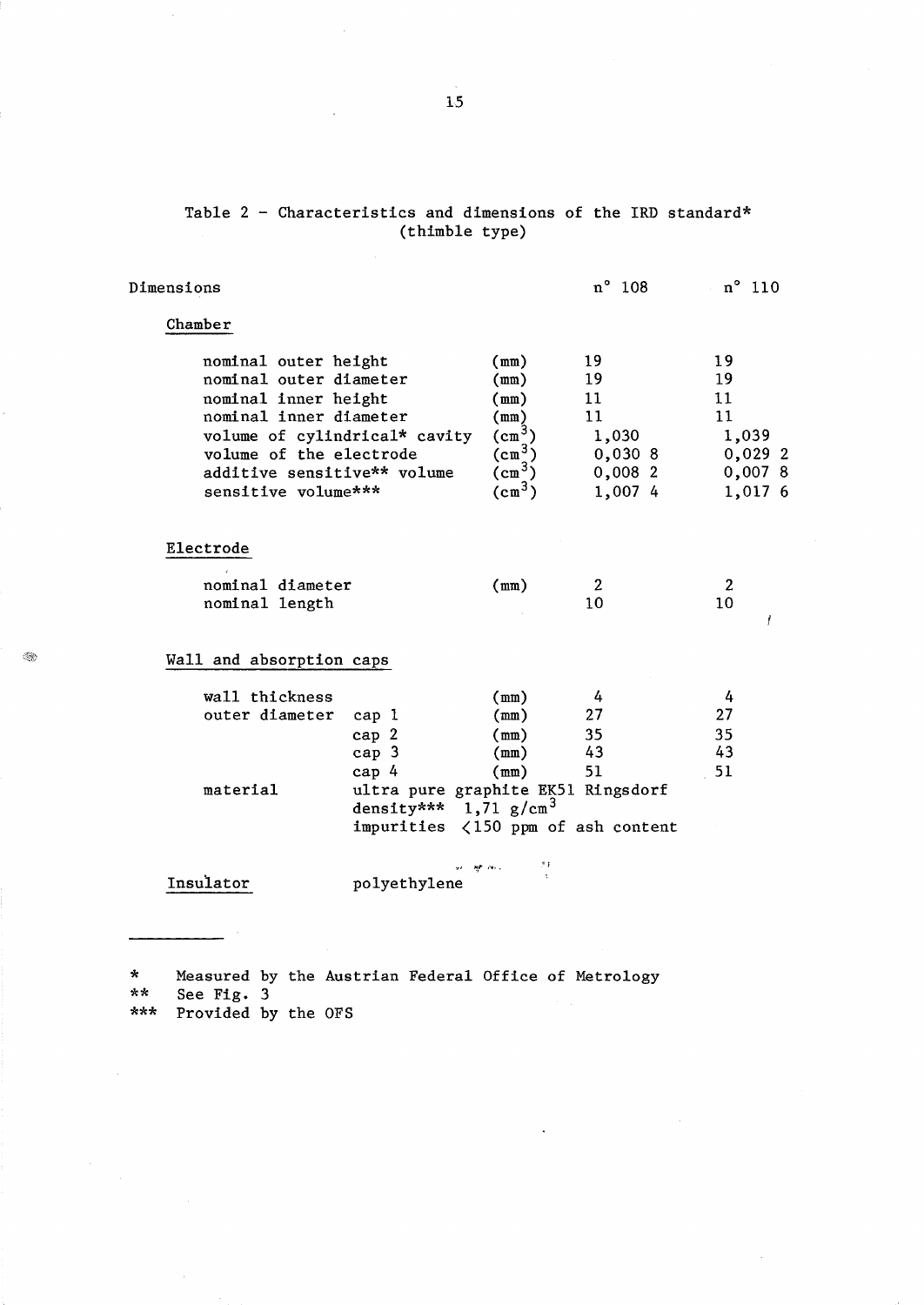### Table 3 - Measurement conditions

Source activity Source size diameter height Distance between source center and chamber center 1,8 TBq (48 Ci) on 1st January 1986  $(mm)$  5,6<br> $(mm)$  4,9  $(mm)$ (mm) 112,0 Beam diameter at reference plane (cm)  $\approx 10,0$ Exposure rate  $3,546 \mu A/kg = 0,8246 R/min$  on 1st January 1986 Relative humidity  $\approx$  50 % at 21 °C

|                                                 |      | <b>BIPM</b>    | <b>IRD</b> |                                             |  |
|-------------------------------------------------|------|----------------|------------|---------------------------------------------|--|
| Capacitance (nominal)                           | (nF) | $\overline{2}$ |            | $n^{\circ}$ 108 $n^{\circ}$ 110<br>$\sim$ 1 |  |
| $\Delta V$ (nominal values)                     | (mV) | 300            |            | 100                                         |  |
| Δt                                              | (s)  | $\approx$ 22   |            | $\approx 25$                                |  |
| Collection potential                            | (V)  | ± 80           |            | ±250                                        |  |
| Ratio $I_{+}/I_{-}$ of<br>the currents measured |      | 1,000 2        |            | 1,0015                                      |  |

◈

~, ~,. '''''' "l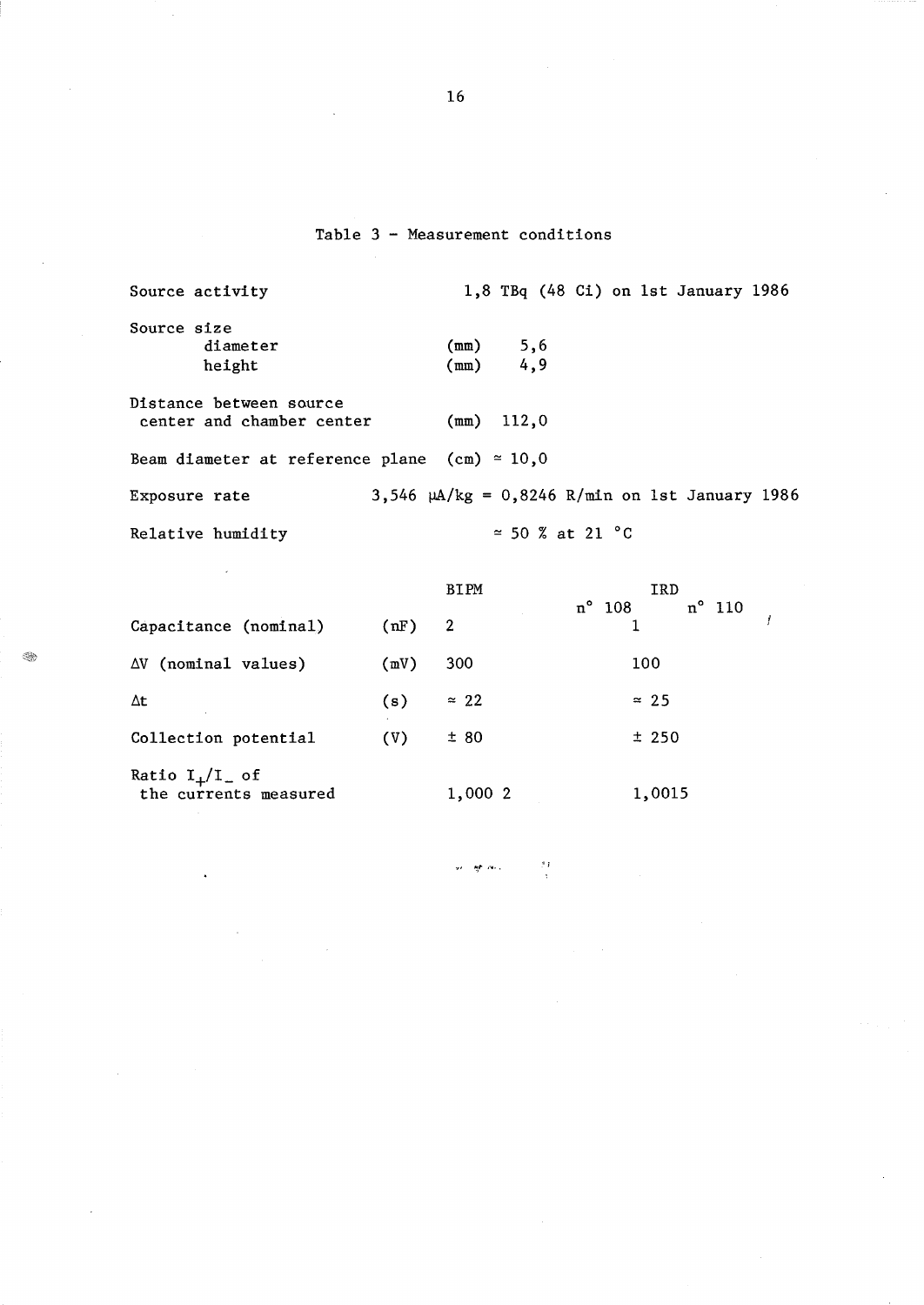# Table 4

# a) Correction factors

|                                     | BIPM*     | IRD<br>$n^{\circ}$ 108 and $n^{\circ}$ 110 |
|-------------------------------------|-----------|--------------------------------------------|
|                                     | 1,001 5   | 1,002 2                                    |
|                                     | 1,0000    | 1,000 0                                    |
|                                     | 1,001 3   |                                            |
|                                     | $0,996$ 8 |                                            |
|                                     | 1,003 7   | 1,012 5                                    |
| ks<br>kst<br>krn<br>kan<br>kw<br>kH | 0,997     | 0,997                                      |

# b) Physical data

| Air density<br>$\overline{s}_{C,a}$ **        | 1,293 03 $\text{kg} \cdot \text{m}^{-3}$ |             | 1,000 3 | 1,000 7<br>ŧ |
|-----------------------------------------------|------------------------------------------|-------------|---------|--------------|
| $I_{\texttt{air}}$                            | 85,7 eV                                  |             |         |              |
| $I_C$                                         | 78,0 eV                                  |             |         |              |
| s                                             |                                          |             | 14 keV  | $17,5$ keV   |
| $\frac{(\mu_{en}/\rho)_a}{(\mu_{en}/\rho)_c}$ | 0,998 5                                  |             |         |              |
| $W/e^{\star \star \star}$                     | $33,97$ J/C                              |             |         |              |
| $\mu_{\text{air}}$                            | $0,007$ 530 m <sup>-1</sup>              |             |         |              |
| g                                             | $3,2 \cdot 10^{-3}$                      | se ognieni. | 27      |              |
|                                               |                                          |             |         |              |

\* See details in  $[7]$  and  $[4]$ \*\* ICRU,  $\begin{bmatrix} 13 \end{bmatrix}$ \*\*\* CCEMRI  $[16]$ , and Boutillon and Perroche  $[15]$ 

 $\bar{\beta}$  $\overline{a}$ 

Q,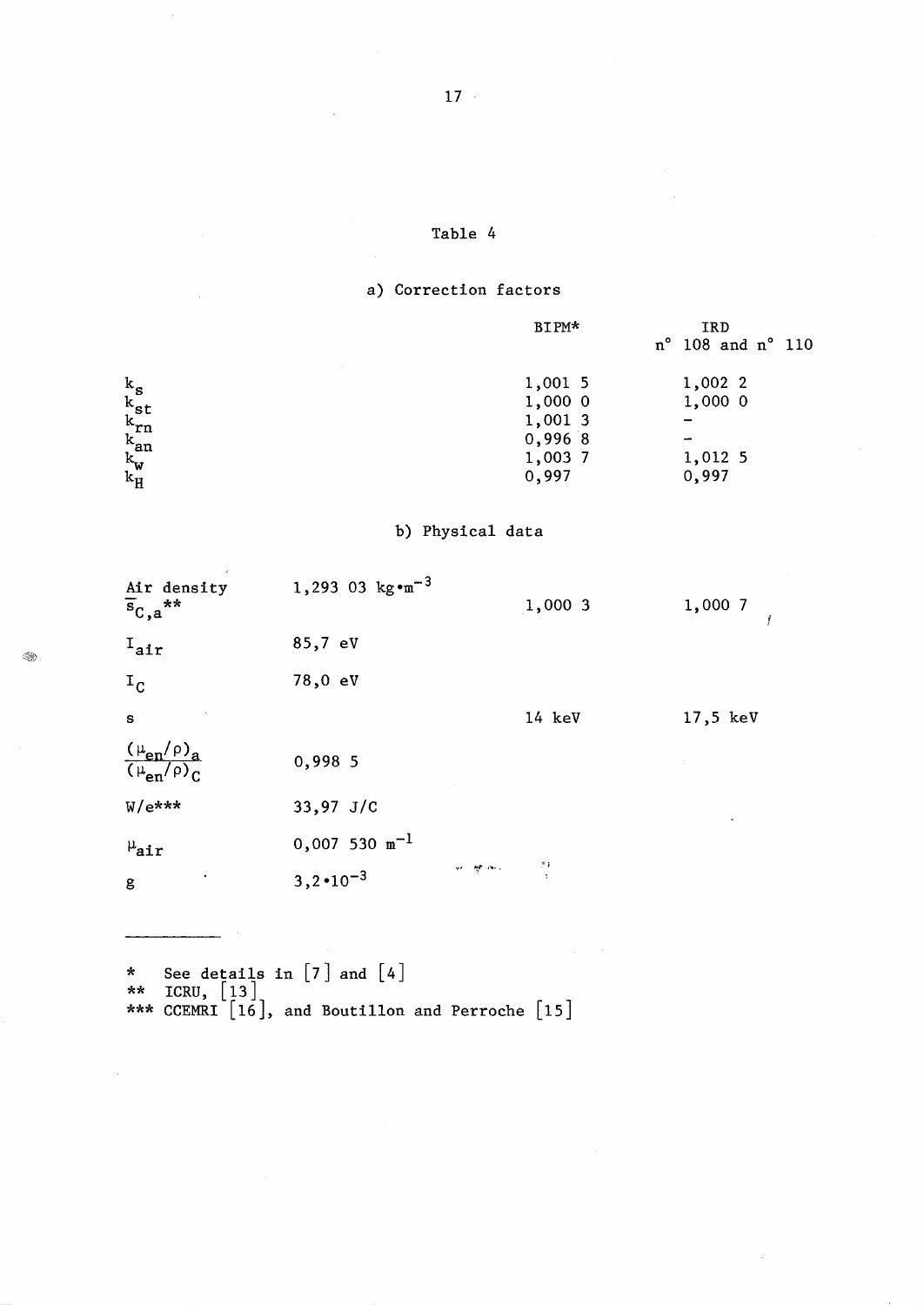### Table 5

### Uncertainties in IRD-BIlM canparison

### Exposure rate and kerma rate

|                                           |                                                                                                              | Estimated uncertainties* (1 $\sigma$ ) in %   |                                             |          |                  |                 |              |
|-------------------------------------------|--------------------------------------------------------------------------------------------------------------|-----------------------------------------------|---------------------------------------------|----------|------------------|-----------------|--------------|
|                                           |                                                                                                              | type $A - statistical$                        |                                             |          | type B           |                 |              |
|                                           |                                                                                                              | (degrees of freedom)                          |                                             |          |                  |                 |              |
|                                           |                                                                                                              | $s_i \; (\nu_i)$                              |                                             |          | $\mathbf{u}_{j}$ |                 |              |
| Physical data                             | air density at STP                                                                                           | $\ensuremath{\mathsf{L}\mathsf{R}\mathsf{D}}$ | $\mathop{\rm B\!I\,} \mathop{\rm B\!I\,} M$ | IRD/BIPM | <b>IRD</b>       | <b>BIPM</b>     | IRD/BIPM     |
|                                           | $E_{C,a}$<br>$(\mu_{en}/\rho)$ <sub>a</sub> $/(\mu_{en}/\rho)$ <sub>C</sub><br>$1 - g$ for kenna rate<br>W/e |                                               |                                             |          |                  |                 | 0,03         |
| Correction factors                        |                                                                                                              |                                               |                                             |          |                  |                 |              |
|                                           | . $\mathbf{K}_{\mathbf{S}}$                                                                                  | 0,003(7)                                      | 0,007(7)                                    | 0,008    | $\zeta 0,01$     | $\alpha_{0,01}$ | $\zeta 0,01$ |
|                                           | $K_{\text{st}}$<br>$K_{\text{at}}$                                                                           |                                               |                                             | 0,01     | 0,01             | 0,01<br>0,04    |              |
| $K_{W,\text{BIPM}}$<br>$K_{W,\text{cyl}}$ | K<br>CEP<br>$\mathbf{k}_{\rm sc}$                                                                            | 0,01(3)                                       |                                             |          | 0,08             | 0,01<br>0,07    | 0,11         |
|                                           | $K_{an}$                                                                                                     |                                               |                                             | 0,01     | 0,07             | 0,07            | 0,10         |
|                                           | $\kappa_{\mathbf{m}}$                                                                                        |                                               |                                             |          | 0,02             | 0,02            | 0,03         |
| Measurement of I/vp                       | v<br>I                                                                                                       | $\mathcal{P}^{\mathcal{P}}$ , and             | 93<br>0,011(18)                             | 0,011    | $0,03**$         | 0,03            | 0,04         |
|                                           | corrections<br>pressure<br>concerning p<br>temperature                                                       |                                               |                                             | 0,012(7) |                  |                 |              |
| Measurement of distance                   |                                                                                                              |                                               |                                             |          |                  |                 | ${<}0{,}01$  |
|                                           | quadratic sum                                                                                                |                                               |                                             | 0,02     |                  |                 | 0,16         |

combined uncertainty:  $\sqrt{\sum s_1^2 + \sum u_j^2} = 0,16$ 

 $\mathcal{L}_{\mathcal{M}}^{\otimes n}$ 

- \* The uncertainties for IRD and BIPM which cancel out in the  $\frac{1}{2}$ <sub>IRD</sub>/ $\frac{1}{2}$ <sub>IRM</sub> ratio are not qwted here.
- \*\* Pefers to the total uncertainty (types A and B) provided by the Austrian Federal Office of Metrology.

 $\bar{\mathcal{A}}$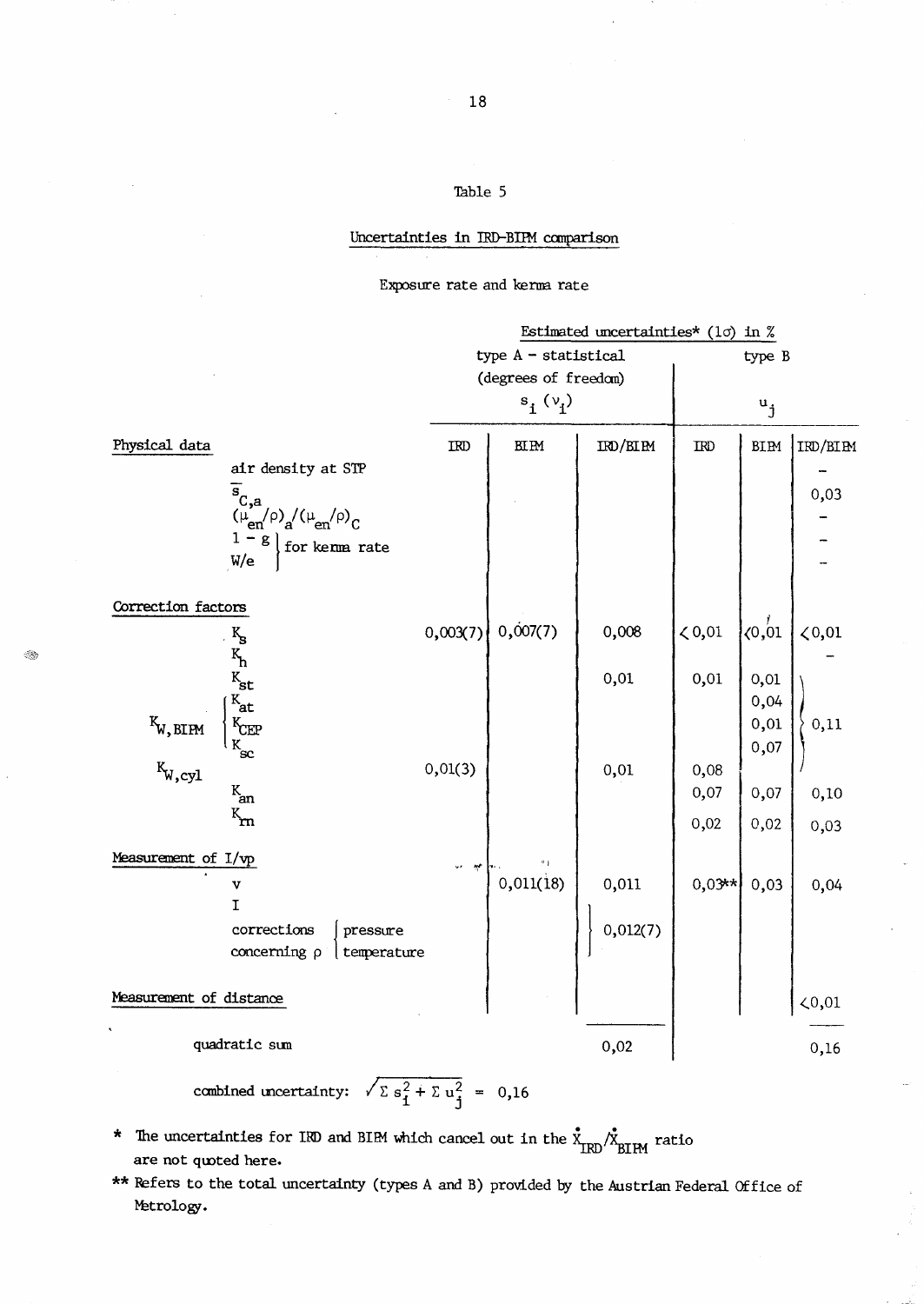#### References

- $\lceil 1 \rceil$  Wyckoff, H.O., Measurements of Cobalt 60 and Cesium 137 gamma rays with a free air chamber. J. Res. Nat. Bur. Stand. (US) 64C N° 2, 1960, pp. 87-97
- $\lceil 2 \rceil$  Attix, F.H. and Ritz, V.H., A determination of the gamma ray emission of radium. J. Res. Nat. Bur. Stand. (US) 59, 1957, pp. 293-305
- $|3|$  International Commission on Radiation Units and Measurements, Report 33, Radiation quantities and Units, 1980
- [4] Niatel, M.T., Loftus, T.P. and Oetzmann, W., Comparison of exposure standards for Co-60 gamma rays. Metrologia 11, 1975, pp. 17-23
- [5] BIPM Com. Cons. Etalons Mes. Ray. Ionisants (Section I),  $1$ , 1970, p. R13
- $\lfloor 6 \rfloor$  BIPM Com. Cons. Etalons Mes. Ray. Ionisants (Section I), 8, 1985
- $|7|$  Boutillon, M. and Niatel, M.T., A study of a graphite chamber, Metrologia 9, 1973, pp. 139-146
- [8] Allisy, A., Carnet, D., BIPM Proc.-Verb. Com. Int. Poids et Mesures, g, 1964, p. 54
- Allisy, A., Contribution à la mesure de l'exposition produite par les photons émis par le  $\frac{60}{60}$ Co, Metrologia, 3, 1967, pp. 41-51
- $\left[10\right]$  Loftus, T.P., and Weaver, J.T., Standardization of  $^{60}$ Co and  $^{137}$ Cs gamma ray beams in terms of exposure. J. Res. Nat. Bur. Stand. (US) 78A, N° 4, 1974
- $\left[11\right]$  Niatel, M.-T. and Boutillon, M., Effect of a possible change of the stopping power ratio values on the determination of exposure and absorbed dose in graphite at BIPM. BIPM Com. Cons. Etalons Mes. Ray. Ionisants (Section I), Document CCEMRI(I)/83-2, 1983
- [12] Spencer, L.V., Attix, F.H., Rad. Res. l, 1954, p. 133
- $\lfloor 13 \rfloor$  International Commission on Radiation Units and Measurements, Report 37, Stopping powers for electrons and positrons, 1984
- $\lfloor 14 \rfloor$  Hubbell, J.H., Photon mass attenuation and mass energy-absorption coefficients for H, C, N, 0, Ar, and seven mixtures from 0.1 keV to 20 MeV, Rad. Res. 70, 1977, pp. 58-81